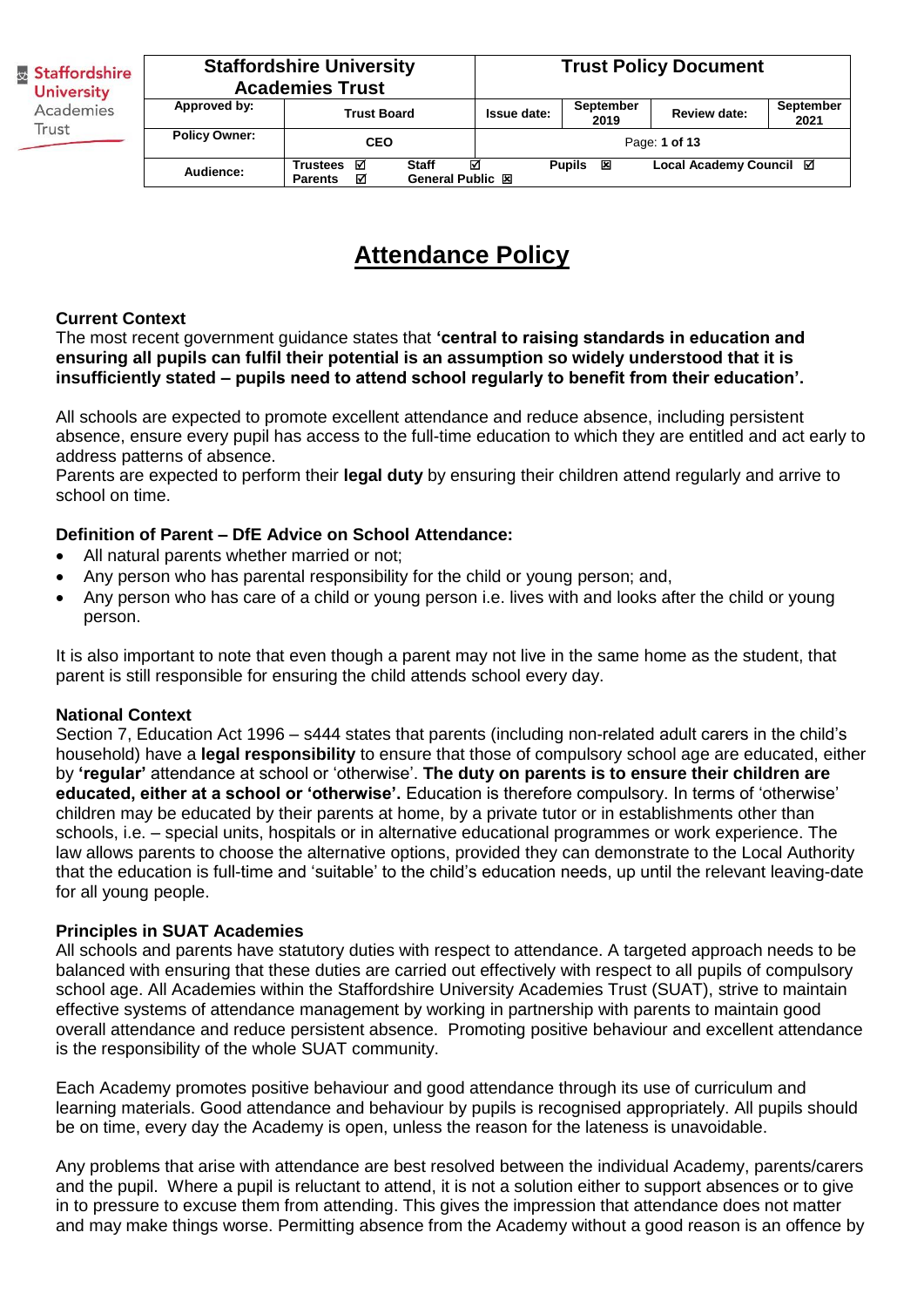| & Staffordshire<br><b>University</b><br>Academies | <b>Staffordshire University</b><br><b>Academies Trust</b> |                                                                              |             | <b>Trust Policy Document</b> |                         |                          |
|---------------------------------------------------|-----------------------------------------------------------|------------------------------------------------------------------------------|-------------|------------------------------|-------------------------|--------------------------|
|                                                   | Approved by:                                              | <b>Trust Board</b>                                                           | Issue date: | September<br>2019            | <b>Review date:</b>     | <b>September</b><br>2021 |
| Trust                                             | <b>Policy Owner:</b>                                      | <b>CEO</b>                                                                   |             |                              | Page: 2 of 13           |                          |
|                                                   | Audience:                                                 | Trustees <b>☑</b><br><b>Staff</b><br>General Public 図<br>М<br><b>Parents</b> | ⊠           | <b>Pupils</b><br>⊠           | Local Academy Council ⊠ |                          |

the parent/carer. Where necessary Academies have access to Education Welfare Workers and Local Support Teams and SUAT Academies have a duty in law to refer any absence of 10 sessions or more, where the Academy is unable to make contact with the parent/carer/pupil or have general concerns about the absence, to the Local Support Team. This could result in a penalty notice.

All Academies are required to take an attendance register twice a day and this shows whether the pupil is present, engaged in an approved educational activity off-site or absent. If a pupil of compulsory school age is absent; every half-day absence from the Academy has to be classified by the Academy as either authorised or unauthorised. Only the Academy can authorise absences, not parents/carers. Authorised absences are mornings or afternoons away from the Academy for a good reason such as illness or other unavoidable causes. Unauthorised absences are those which the Academy does not consider reasonable and for which no "leave" has been given, this is why information about the cause of each absence is always required, preferably in writing. This includes:

- parents/carers keeping children away from the Academy unnecessarily
- truancy before or during the Academy day
- absences which have never been properly explained
- pupils who arrive at the Academy too late to get a mark
- holidays taken without prior agreement from the Academy

Academy Principals apply common sense principles to the decision making process but, in general terms, the only legitimate reasons for absence are:

- Religious observance
- Illness of child (medical evidence may be requested)
- Death of close family member
- Urgent medical appointment
- Other agreed exceptional circumstances authorised by the Headteacher.

The Principal of the Academy is responsible for the operational management of the policy and can delegate the leadership to a named member of staff. Designated staff should follow up individual pupils and analyse attendance data to identify trends for individual pupils, classes and year groups enabling the Academy to target efforts. Wherever possible, action will be taken by the Academy to improve a pupil's attendance and investigate and address any underlying cause of problems before considering whether to make a referral to the appropriate team in the Local Authority.

It is not appropriate for the Academy to authorise absences for shopping, looking after other children/siblings, haircuts etc.

### **Information about individual Academy targets, projects and special initiatives**

SUAT Academies have adopted the following statements:

- We are working towards achieving at least the national attendance target of 95%
- We are committed to significantly reducing persistent absence to well below the DfE's agreed minimum. The DfE does set a threshold for persistent absence. Since September 2015, a pupil is persistently absent if he or she does not attend for 10% or more of his or her possible sessions.
- We are committed to reducing the number of holidays taken within Academy time.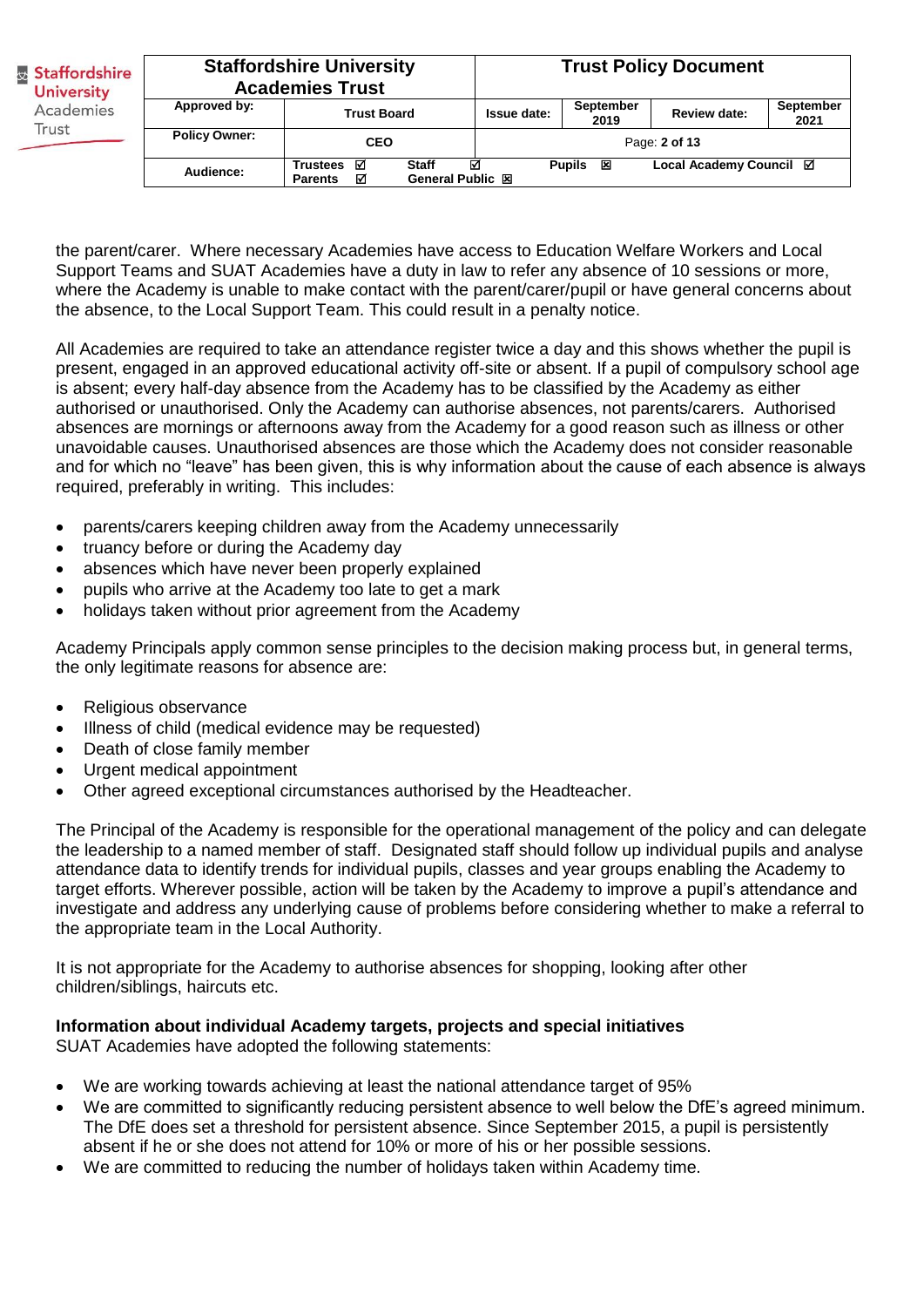| Staffordshire<br><b>University</b><br>Academies<br>Trust |                      | <b>Staffordshire University</b><br><b>Academies Trust</b> |                                              | <b>Trust Policy Document</b> |                    |                         |  |
|----------------------------------------------------------|----------------------|-----------------------------------------------------------|----------------------------------------------|------------------------------|--------------------|-------------------------|--|
|                                                          | Approved by:         | <b>Trust Board</b>                                        | <b>September</b><br>Issue date:<br>2019      |                              | Review date:       | September<br>2021       |  |
|                                                          | <b>Policy Owner:</b> | <b>CEO</b>                                                |                                              |                              |                    | Page: 3 of 13           |  |
|                                                          | Audience:            | <b>Trustees</b><br>⊠<br>☑<br><b>Parents</b>               | <b>Staff</b><br>☑<br><b>General Public 図</b> |                              | <b>Pupils</b><br>× | Local Academy Council ⊠ |  |

In SUAT Academies there is an expectation that

PARFNTS WILL:

1. Telephone the absence line for your child's year group, preferably before 8am, on EACH day of absence. Leave a message with: child's name, reason for absence, your name and telephone number. 2. Inform your child's school of any **planned** medical absences in advance.

3. Try to make all medical appointments (doctors, dentist and hospital) out of school time. Obviously, this may not always be possible so, in such cases, try to secure an appointment around the legal registration periods, as defined by that Academy.

4. Put all requests for leave in writing and submit this to your child's Academy in advance. Leave of absence during term time is not a parental right. The Academy Principal will make a decision whether to authorise the absence.

5. Encourage your child to take responsibility for being on time for school.

6. Discourage your child from staying overnight with friends during the week. This sometimes leads to them both being late (or not attending at all) the next day.

7. Check with your child's Academy if you have any concerns about whether your child is present in school. 8. Encourage your child to come to school even if s/he is feeling slightly unwell.

9. Take any worries seriously but do not show that you are unduly concerned. Believe that they will be sorted out.

# SUAT ACADEMIES WILL:

1. Mark the registers in accordance with the law.

2. Inform any parents / carers who have not contacted the Academy, of the absence of their child on a particular day.

3. Maintain records and monitor attendance of pupils on a regular basis.

4. Authorise absences in accordance with the government guidelines. Please note that only the Academy can authorise absence.

5. Contact parents / carers when the attendance falls below acceptable levels and / or when particular patterns of absence are causing concerns.

6. Provide access to staff with whom attendance related issues can be discussed.

7. Work with external agencies to maintain good attendance and to support the pupil / family with any issues that may affect attendance and punctuality to school.

8. Work with relevant external agencies if a pupil's attendance becomes a concern.

9. Maintain a range of strategies to encourage good attendance by means of rewards.

10. Provide reintegration support for pupils returning from absence.

#### **\*\*\* Each Academy will have specific details of their procedures for recording and monitoring attendance**

# **(NAME OF SCHOOL).**

# **Recording**

Pupils should arrive at (NAME OF SCHOOL) before the official start of the school day. The pupils should make their way to xxxxx where xxxxx will take a register recording who is present and absent from school. **Any late pupils should enter the school through the main entrance (***modify as appropriate***).** If any pupil arrives late they should report to xxxxx where staff will ask the pupil for a reason explaining their lateness. All staff need to be aware that any pupil arriving late **MUST** register at xxxxxx for the purposes of fire regulations. The register must be taken by xx am. Persistent lateness will be challenged. The Academy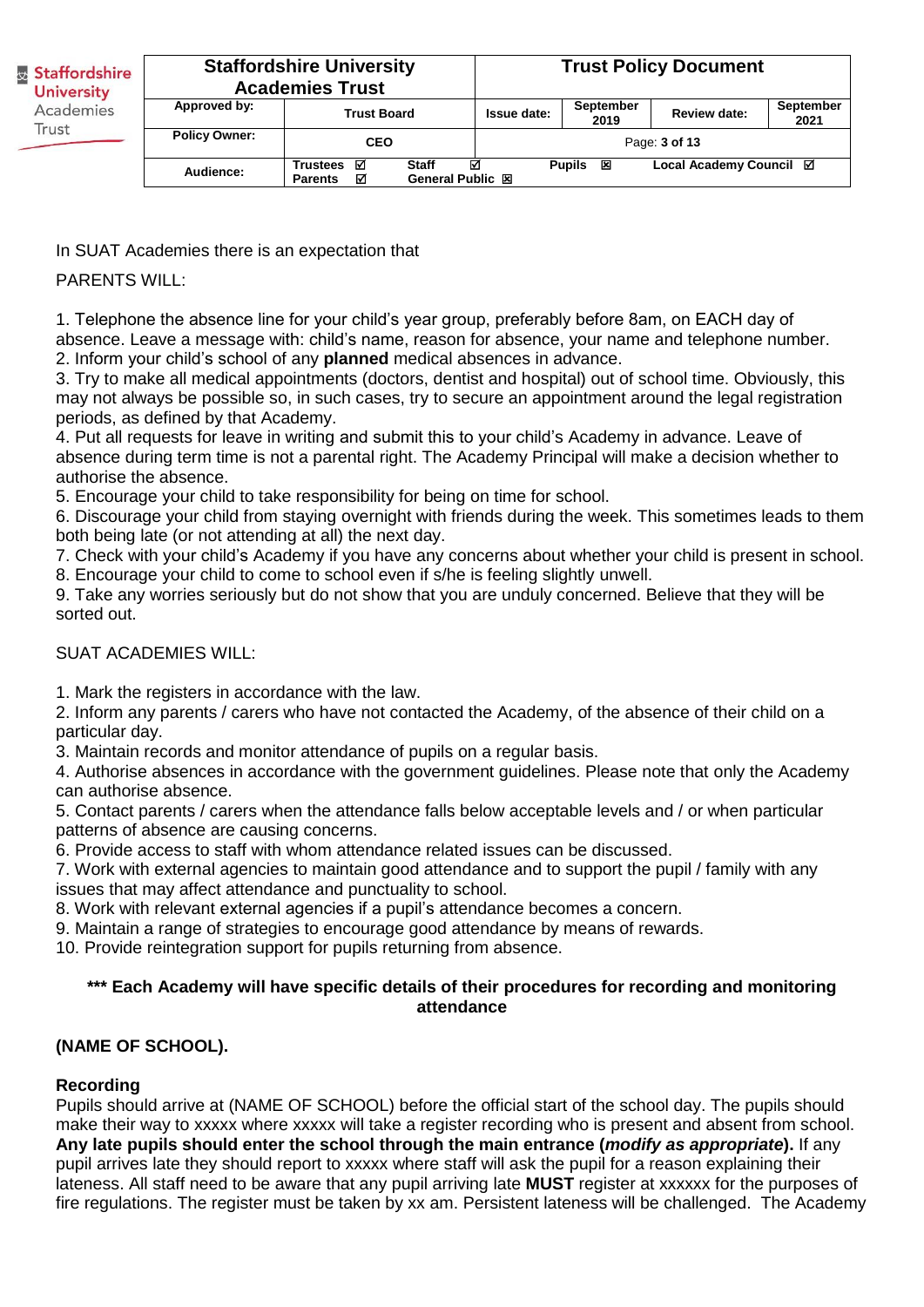| <b>Staffordshire</b><br><b>University</b><br>Academies<br>Trust |                      | <b>Staffordshire University</b><br><b>Academies Trust</b>                           | <b>Trust Policy Document</b> |                          |                         |                          |
|-----------------------------------------------------------------|----------------------|-------------------------------------------------------------------------------------|------------------------------|--------------------------|-------------------------|--------------------------|
|                                                                 | Approved by:         | <b>Trust Board</b>                                                                  | Issue date:                  | <b>September</b><br>2019 | <b>Review date:</b>     | <b>September</b><br>2021 |
|                                                                 | <b>Policy Owner:</b> | <b>CEO</b>                                                                          |                              |                          | Page: 4 of 13           |                          |
|                                                                 | Audience:            | Trustees <b>☑</b><br><b>Staff</b><br><b>General Public 図</b><br>М<br><b>Parents</b> | ☑                            | Pupils 図                 | Local Academy Council ⊠ |                          |

implements a consequence system for late attenders. It is worth noting that if a pupil is 15 minutes late everyday this is equivalent to missing 10 days of school over the year.

The registers **officially** close at **xxx am** and any pupil arriving after this time will be marked absent for the session. A reason for the lateness will need to be provided and a decision made by the Academy to mark it as an authorised or unauthorised absence. If unauthorised the 'U' code will be used and parents should be aware that if a pupil reaches 20 'U' absences, there is the risk of a Penalty Notice being issued against them for poor attendance, just the same as if the pupil were absent. Any pupil not in registration at the start of school will be marked as absent with the appropriate code if this is known in advance or 'N', where no reason is known. Regular late checks are completed by the SUAT academies, and pupils arriving after xxx am, up to xxx am will be marked as an L, and any pupils arriving after xxx am will be marked as a U code which decreases pupils' overall school attendance. If pupils arrive in the Academy after xxx am, parents must sign in at xxxxxx and the appropriate code will be entered by xxxxxxxx. Since January 2018 10 late sessions could result in a penalty notice being issued to parents.

SUAT Academies operate a first day contact policy whereby if the Academy has not been notified of an absence, parents/carers will be contacted to obtain an explanation. High concern children are monitored and are contacted immediately if they are absent, these include child protection and on-going concern children identified by the Safeguarding Officer.

Parents whose children are experiencing difficulties should contact the Academy at an early stage and work together with staff in resolving any problems. Letters are sent out to parents, to address low school attendance and punctuality, meetings can be arranged, and action plans are completed to address any attendance concerns. This process is nearly always successful. If difficulties cannot be sorted out in this way, the Academy or the parent/carer may refer the child to the Education Welfare Worker (EWW) from the Local Support Team. He/she will also try to resolve the situation with voluntary support (if other ways of trying to improve the pupil's attendance have failed.

Parents or children may also wish to contact the Local Support Team directly to ask for help or information. They are independent of the Academy and will give impartial advice. Their telephone number is available from the Academy office or by contacting the Local Authority.

### **Procedures**

SUAT applies the following procedures in deciding how to deal with individual absences:

- Parents/carers are advised that pupils are expected to be in the Academy every day. The importance of good attendance is stressed through written and oral communications with pupils and parents.
- Parents/carers are discouraged from making non urgent medical and dental appointments during the Academy day, but must inform the Academy if there is no alternative.
- Pupils who need to leave the Academy during the day must have evidence explaining the reasons for this.
- All requests for known absences from the Academy must be made in writing.
- Holidays during term time are discouraged and will only be authorised in exceptional circumstances.
- All absences through illness must be backed up by written evidence explaining the nature of the illness or a telephone call to the Academy.
- Attendance is regularly monitored by the appropriate staff in each Academy.
- For any unauthorised absences contact is made (weekly) asking parents/carers to explain the reasons for their child's absence. If there is no response from parents/carers the case may be referred to an Educational Welfare Worker in the Local Authority and a meeting arranged. A reason for a period of absence is always required. The Academy will contact parents who have not offered a reason and will mark the absence as unauthorised if no suitable reason is provided.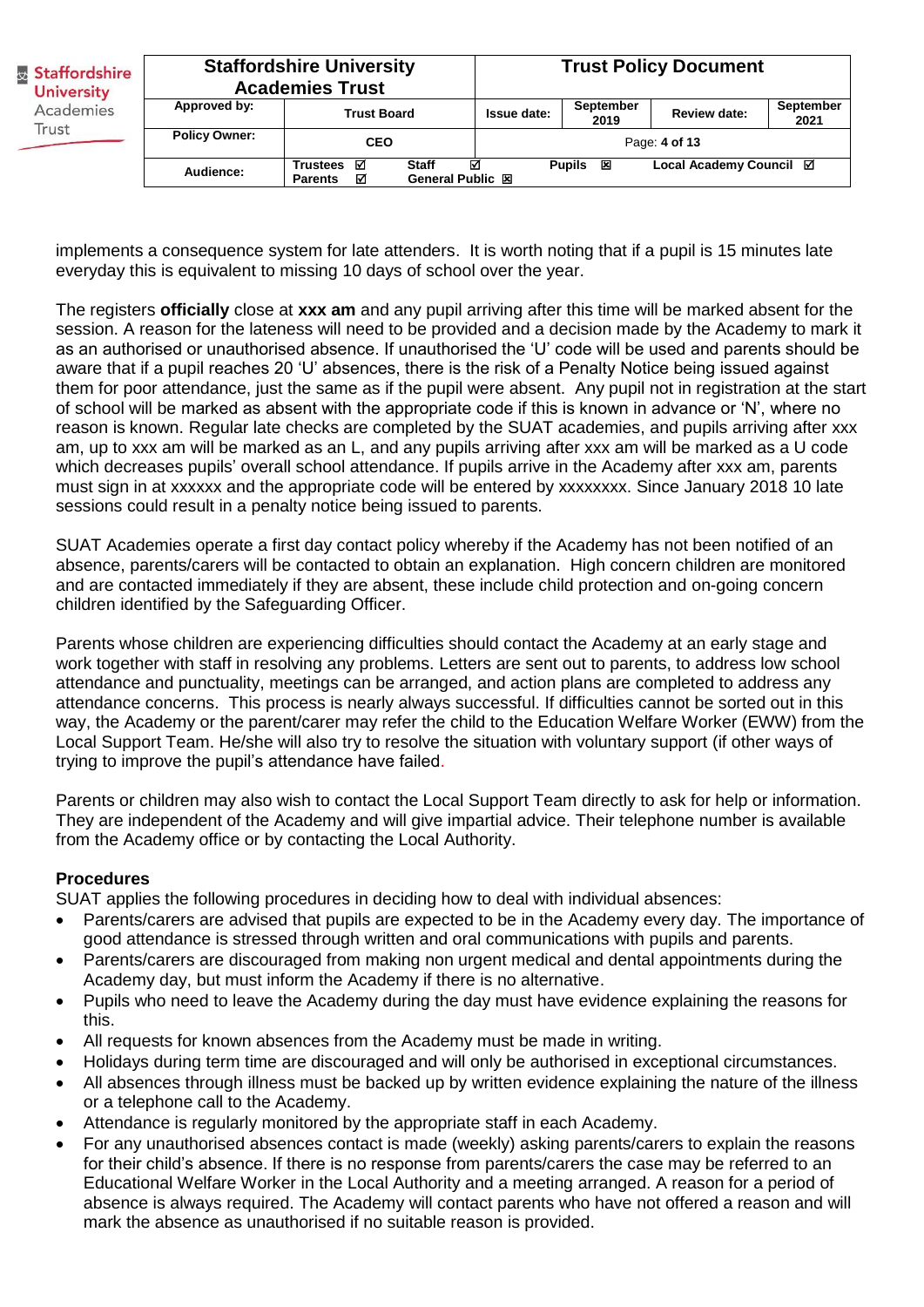| <b>Staffordshire</b><br><b>University</b><br>Academies<br>Trust |                      | <b>Staffordshire University</b><br><b>Academies Trust</b>                    | <b>Trust Policy Document</b> |                    |                         |                          |
|-----------------------------------------------------------------|----------------------|------------------------------------------------------------------------------|------------------------------|--------------------|-------------------------|--------------------------|
|                                                                 | Approved by:         | <b>Trust Board</b>                                                           | <b>Issue date:</b>           | September<br>2019  | <b>Review date:</b>     | <b>September</b><br>2021 |
|                                                                 | <b>Policy Owner:</b> | <b>CEO</b>                                                                   |                              |                    | Page: 5 of 13           |                          |
|                                                                 | Audience:            | <b>Staff</b><br>Trustees <b>☑</b><br>General Public 図<br>М<br><b>Parents</b> | ⊠                            | <b>Pupils</b><br>⊠ | Local Academy Council ⊠ |                          |

### **Point to be considered**

Academies have the responsibility to decide whether an absence can be authorised on medical grounds. Parents will be asked to provide evidence, where pupil attendance falls below 90%, that their child is too unwell to attend school by providing written evidence from a medical professional, (eg: appointment cards, copies of prescriptions) There is no need to request a GP doctors note, as this can cause confusion and could have a financial implication.

#### **Attendance Codes**

A set of standard codes are used consistently within the register. These codes are input in the electronic register as required and are used to give depth of meaning to the register and provide statistical meaning to the absences. Under Section 7 of the Education Act 1996 the following are the codes used by the DfE.

The national codes enable schools to record and monitor attendance and absence in a consistent way which complies with the regulations. They are also used for collecting statistics through the School Census System. The data helps schools, local authorities and the Government to gain a greater understanding of the level of, and the reasons for, absence.

The codes are:

#### **Present at School**

Pupils must not be marked present if they were not in school during registration. If a pupil were to leave the school premises after registration they would still be counted as present for statistical purposes.

### **Registration Code / \: Present in school / = am \ = pm**

Present in school during registration.

#### **Code L: Late arrival before the register has closed**

Schools should have a policy on how long registers should be kept open; this should be for a reasonable length of time but not that registers are to be kept open for the whole session. A pupil arriving after the register has closed should be marked absent with code U, or with another absence code if that is more appropriate.

### **Present at an Approved Off-Site Educational Activity**

An approved educational activity is where a pupil is taking part in supervised educational activity such as field trips, educational visits, work experience or alternative provision. Pupils can only be recorded as receiving off-site educational activity if the activity meets the requirements prescribed in regulation 6(4) of the Education (Pupil Registration) (England) Regulations 2006. The activity must be of an educational nature approved by the school and supervised by someone authorised by the school. The activity must take place during the session for which the mark is recorded.

#### **Attendance codes for when pupils are present at approved off-site educational activity are as follows:**

#### **Code B: Off-site educational activity**

This code should be used when pupils are present at an off-site educational activity that has been approved by the school. Ultimately schools are responsible for the safeguarding and welfare of pupils educated off-site. Therefore by using code B, schools are certifying that the education is supervised and measures have been taken to safeguard pupils. This code should not be used for any unsupervised educational activity or where a pupil is at home doing school work. Schools should ensure that they have in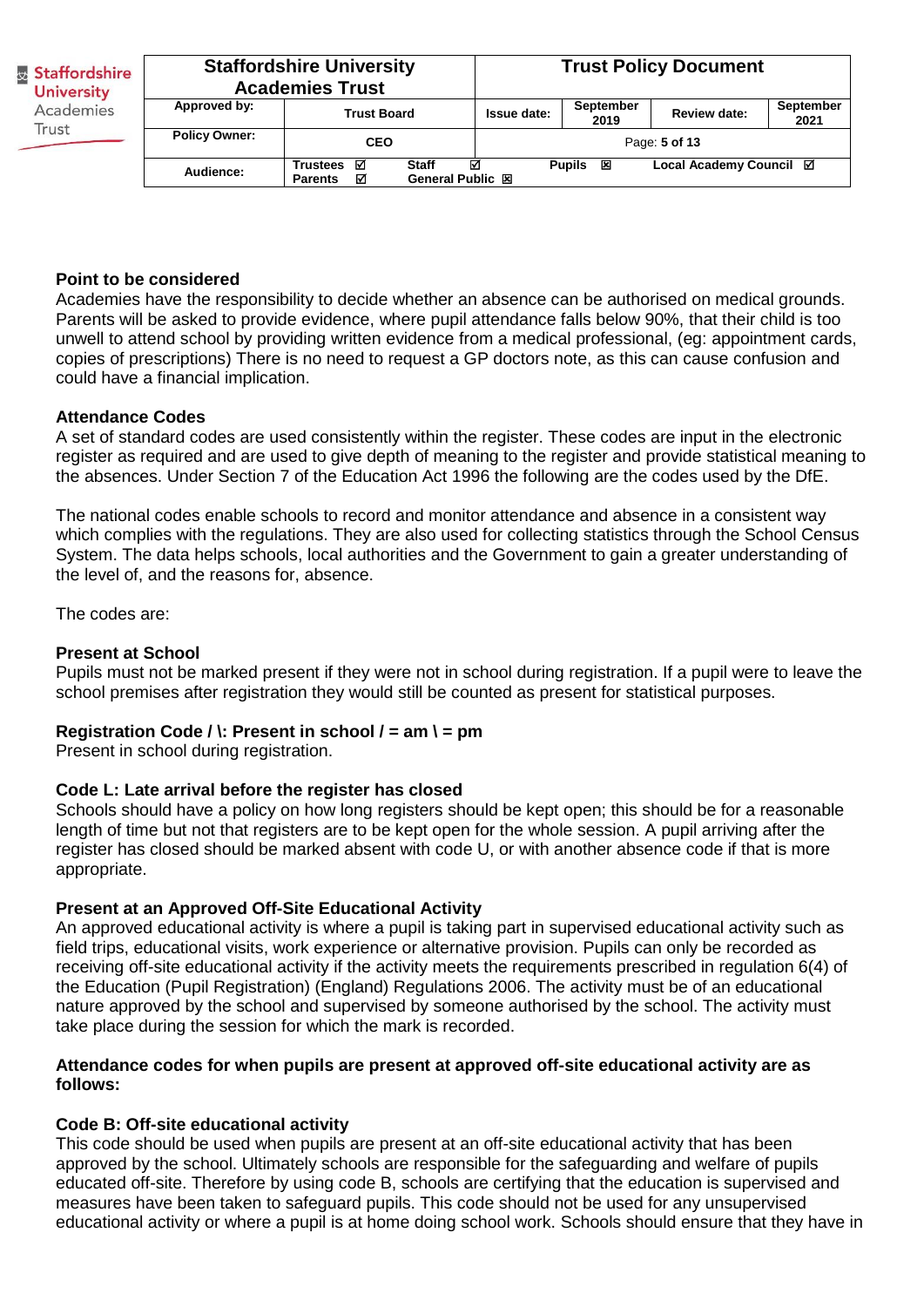| Staffordshire<br><b>University</b><br>Academies<br>Trust |                      | <b>Staffordshire University</b><br><b>Academies Trust</b>                    | <b>Trust Policy Document</b> |                          |                         |                          |
|----------------------------------------------------------|----------------------|------------------------------------------------------------------------------|------------------------------|--------------------------|-------------------------|--------------------------|
|                                                          | Approved by:         | <b>Trust Board</b>                                                           | <b>Issue date:</b>           | <b>September</b><br>2019 | <b>Review date:</b>     | <b>September</b><br>2021 |
|                                                          | <b>Policy Owner:</b> | <b>CEO</b>                                                                   |                              |                          | Page: 6 of 13           |                          |
|                                                          | Audience:            | Trustees <b>⊠</b><br><b>Staff</b><br>General Public 図<br>☑<br><b>Parents</b> | ☑                            | Pupils<br>×              | Local Academy Council ⊠ |                          |

place arrangements whereby the provider of the alternative activity notifies the school of any absences by individual pupils. The school should record the pupil's absence using the relevant absence code.

### **Consortia Schools**

Pupils attending consortia schools as part of their course only need to be placed on the registers of their 'main' school rather than on all of the schools they attend. They should be treated as guest pupils at the other consortia schools. The consortia schools however, must ensure they have suitable systems in place for monitoring and reporting the attendance and absence of the pupils involved, which must be shared with the 'main' school.

### **Code D: Dual Registered - at another educational establishment**

This code is not counted as a possible attendance in the School Census. The law allows for dual registration of pupils at more than one school. This code is used to indicate that the pupil was not expected to attend the session in question because they were scheduled to attend the other school at which they are registered.

The main examples of dual registration are pupils who are attending a pupil referral unit, a hospital school or a special school on a temporary basis. It can also be used when the pupil is known to be registered at another school during the session in question.

Each school should only record the pupil's attendance and absence for those sessions that the pupil is scheduled to attend their school. Schools should ensure that they have in place arrangements whereby all unexplained and unexpected absence is followed up in a timely manner.

### **Code J: At an interview with prospective employers, or another educational establishment**

This code should be used to record time spent in interviews with prospective employers or another educational establishment. Schools should be satisfied that the interview is linked to employment prospects, further education or transfer to another educational establishment.

# **Code P: Participating in a supervised sporting activity**

This code should be used to record the sessions when a pupil is taking part in a sporting activity that has been approved by the school and supervised by someone authorised by the school.

### **Code V: Educational visit or trip**

This code should be used for attendance at an organised trip or visit, including residential trips organised by the school, or attendance at a supervised trip of a strictly educational nature arranged by an organisation approved by the school.

### **Code W: Work experience**

Work experience is for pupils in the final two years of compulsory education. Schools should ensure that they have in place arrangements whereby the work experience placement provider notifies the school of any absences by individual pupils. Any absence should be recorded using the relevant code.

### **Authorised Absence from School**

Authorised absence' means that the school has either given approval in advance for a pupil of compulsory school age to be away, or has accepted an explanation offered afterwards as justification for absence.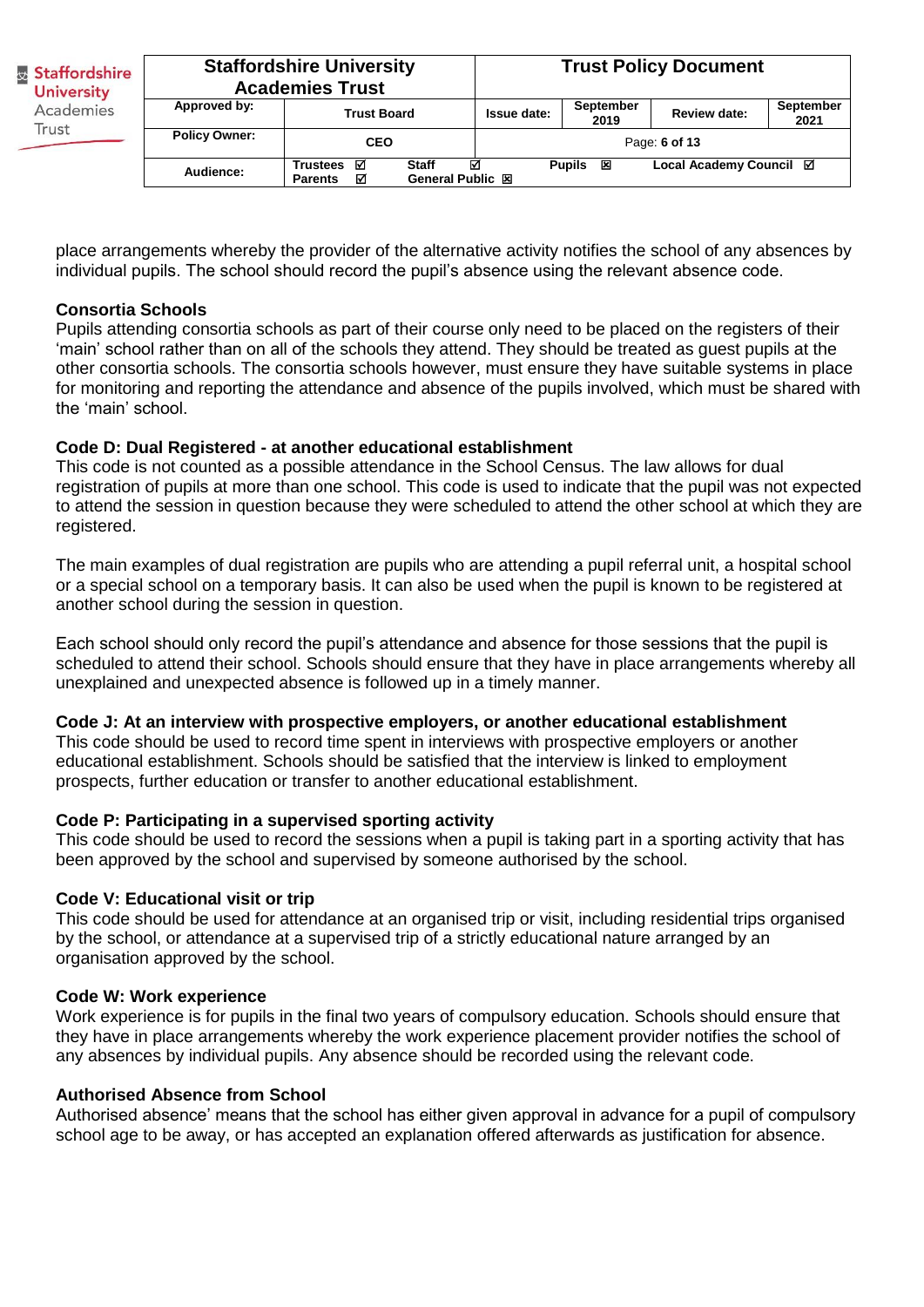| <b>Staffordshire</b><br><b>University</b><br>Academies<br>Trust |                      | <b>Staffordshire University</b><br><b>Academies Trust</b> |                                  | <b>Trust Policy Document</b> |                          |                         |                   |
|-----------------------------------------------------------------|----------------------|-----------------------------------------------------------|----------------------------------|------------------------------|--------------------------|-------------------------|-------------------|
|                                                                 | Approved by:         | <b>Trust Board</b>                                        |                                  | <b>Issue date:</b>           | <b>September</b><br>2019 | <b>Review date:</b>     | September<br>2021 |
|                                                                 | <b>Policy Owner:</b> | <b>CEO</b>                                                |                                  |                              |                          | Page: 7 of 13           |                   |
|                                                                 | Audience:            | Trustees <b>☑</b><br>☑<br><b>Parents</b>                  | <b>Staff</b><br>General Public 図 | ☑                            | Pupils<br>阿              | Local Academy Council ⊠ |                   |

### **Absence codes when pupils are not present in school are as follows:**

### **Code C: Leave of absence authorised by the school**

Only exceptional circumstances warrant an authorised leave of absence. Schools should consider each application individually taking into account the specific facts and circumstances and relevant background context behind the request.

### **Code E: Excluded but no alternative provision made**

If no alternative provision is made for a pupil to continue their education whilst they are excluded but still on the admission register, they should be marked absent in the attendance register using Code E. Alternative provision must be arranged for each excluded pupil from the sixth consecutive day of any fixed period or permanent exclusion. Where alternative provision is made they should be marked using the appropriate attendance code.

### **Code H: Holiday authorised by the school**

Head teachers should not grant leave of absence unless there are exceptional circumstances. The application must be made in advance and the head teacher must be satisfied that there are exceptional circumstances based on the individual facts and circumstances of the case which warrant the leave. Where a leave of absence is granted, the head teacher will determine the number of days a pupil can be away from school. A leave of absence is granted entirely at the head teacher's discretion.

### **Code I: Illness (not medical or dental appointments)**

Schools should advise parents to notify them on the first day the child is unable to attend due to illness. Schools should authorise absences due to illness unless they have genuine cause for concern about the veracity of an illness. If the authenticity of illness is in doubt, schools can request parents to provide medical evidence to support illness. Schools can record the absence as unauthorised if not satisfied of the authenticity of the illness but should advise parents of their intention. Schools are advised not to request medical evidence unnecessarily. Medical evidence can take the form of prescriptions, appointment cards, etc. rather than doctors' notes.

### **Code M: Medical or dental appointments**

Missing registration for a medical or dental appointment is counted as an authorised absence. Schools should, however, encourage parents to make appointments out of school hours. Where this is not possible, the pupil should only be out of school for the minimum amount of time necessary for the appointment.

### **Code R: Religious observance**

Schools must treat absence as authorised when it is due to religious observance. The day must be exclusively set apart for religious observance by the religious body to which the parents belong. Where necessary, schools should seek advice from the parents' religious body about whether it has set the day apart for religious observance.

### **Code S: Study leave**

Schools must record study leave as authorised absence. Study leave should be used sparingly and only granted to Year 11 pupils during public examinations. Provision should still be made available for those pupils who want to continue to come into school to revise.

# **Code T: Gypsy, Roma and Traveller absence**

A number of different groups are covered by the generic term Traveller – Roma, English and Welsh Gypsies, Irish and Scottish Travellers, Showmen (fairground people) and Circus people, Bargees (occupational boat dwellers) and New Travellers.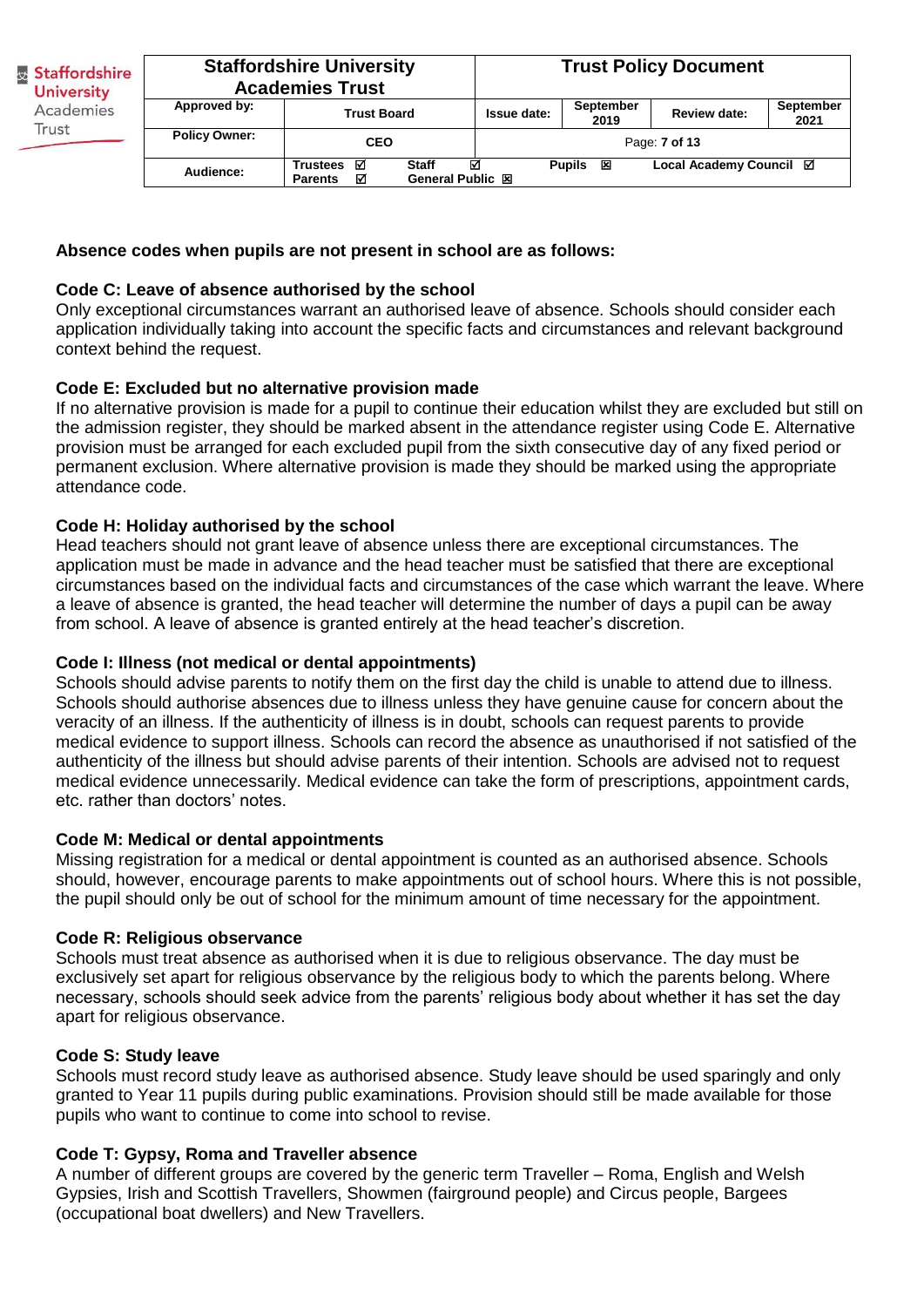| & Staffordshire<br><b>University</b><br>Academies<br>Trust |                      | <b>Staffordshire University</b><br><b>Academies Trust</b>                    | <b>Trust Policy Document</b> |                    |                         |                          |
|------------------------------------------------------------|----------------------|------------------------------------------------------------------------------|------------------------------|--------------------|-------------------------|--------------------------|
|                                                            | Approved by:         | <b>Trust Board</b>                                                           | Issue date:                  | September<br>2019  | Review date:            | <b>September</b><br>2021 |
|                                                            | <b>Policy Owner:</b> | <b>CEO</b>                                                                   |                              |                    | Page: 8 of 13           |                          |
|                                                            | Audience:            | <b>Staff</b><br>Trustees <b>☑</b><br>☑<br>General Public 図<br><b>Parents</b> | ⊠                            | <b>Pupils</b><br>⊠ | Local Academy Council ⊠ |                          |

This code should be used when Traveller families are known to be travelling for occupational purposes and have agreed this with the school but it is not known whether the pupil is attending educational provision. It should not be used for any other types of absence by these groups.

To help ensure continuity of education for Traveller children it is expected that the child should attend school elsewhere when their family is travelling and be dual registered at that school and the main school. Children from these groups whose families do not travel are expected to register at a school and attend as normal. They are subject to the same rules as other children in terms of the requirement to attend school regularly once registered at a school.

### **Unauthorised Absence from School**

Unauthorised absence is where a school is not satisfied with the reasons given for the absence. Absence codes are as follows:

### **Code G: Holiday not authorised by the school or in excess of the period determined by the head teacher.**

If a school does not authorise a leave of absence for the purpose of a holiday but the parents still take the child out of school, or the child is kept away for longer than was agreed, the absence is unauthorised. The regulations do not allow schools to give retrospective approval. If the parents did not apply for leave of absence in advance, the absence must be recorded as unauthorised. The regulations now only require there to be a period (i.e. one day or more) of unauthorised leave (G code) before the school can notify the Local Authority.

# **Code N: Reason for absence not yet provided**

Schools should follow up all unexplained and unexpected absences in a timely manner. Every effort should be made to establish the reason for a pupil's absence. When the reason for the pupil's absence has been established the register should be amended. This code should not be left on a pupil's attendance record indefinitely, if absence is not provided after a reasonable amount of time it should be replaced with code O (absent from school without authorisation).

### **Code O: Absent from school without authorisation**

If the school is not satisfied with the reason given for absence they should record it as unauthorised.

### **Code U: Arrived in school after registration closed**

Schools should actively discourage late arrival, be alert to patterns of late arrival and seek an explanation from the parent.

### **Administrative Codes**

The following codes are not counted as a possible attendance in the School Census:

### **Code X: Not required to be in school**

This code is used to record sessions that non-compulsory school age children are not expected to attend.

# **Code Y: Unable to attend due to exceptional circumstances**

This code can be used where a pupil is unable to attend because:

- The school site, or part of it, is closed due to an unavoidable cause; or
- The transport provided by the school or a local authority is not available and where the pupil's home is not within walking distance; or
- A local or national emergency has resulted in widespread disruption to travel which has prevented the pupil from attending school.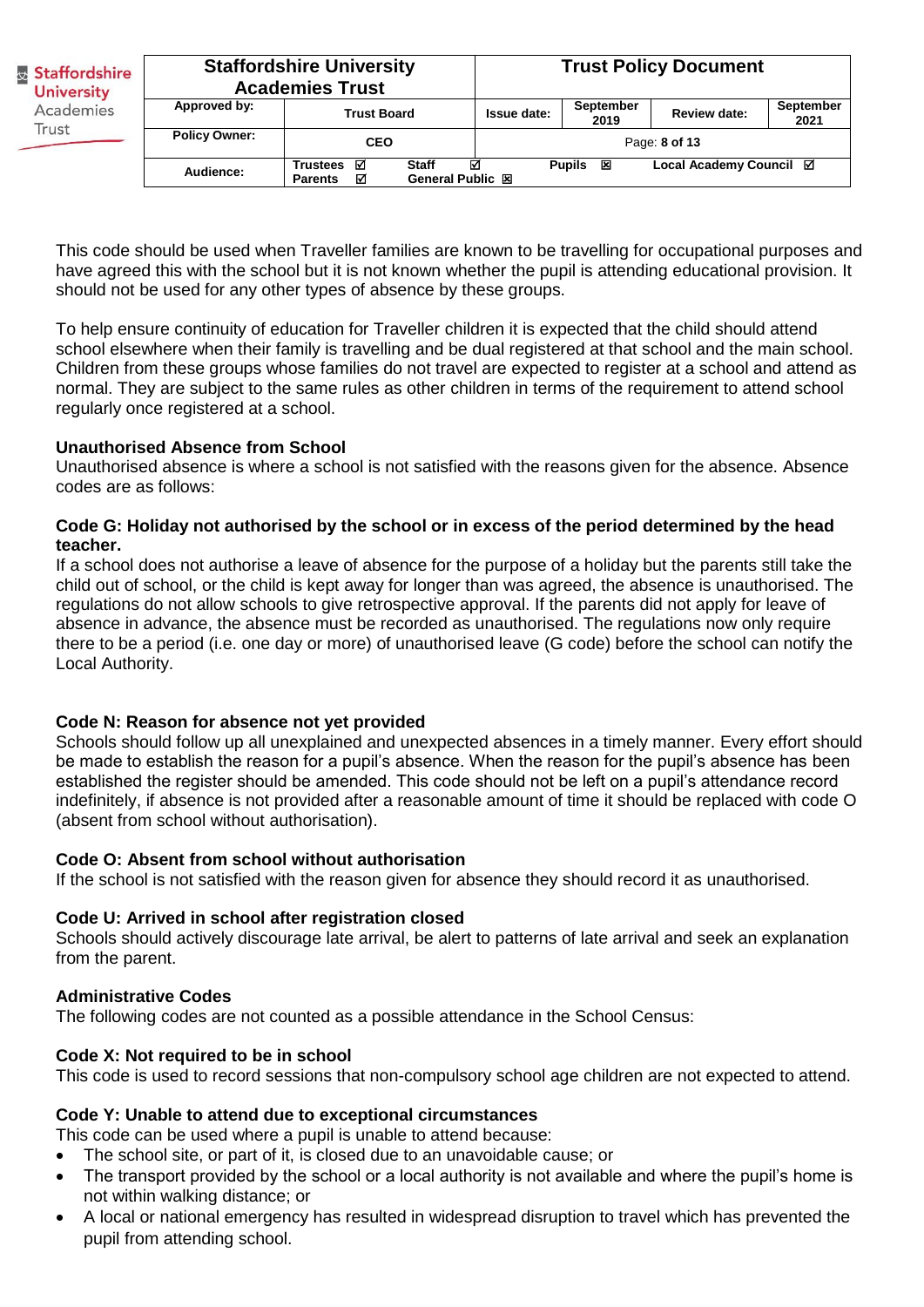| & Staffordshire<br><b>University</b><br>Academies |                      | <b>Staffordshire University</b><br><b>Academies Trust</b>                           | <b>Trust Policy Document</b> |                    |                         |                          |
|---------------------------------------------------|----------------------|-------------------------------------------------------------------------------------|------------------------------|--------------------|-------------------------|--------------------------|
|                                                   | Approved by:         | <b>Trust Board</b>                                                                  | Issue date:                  | September<br>2019  | <b>Review date:</b>     | <b>September</b><br>2021 |
| Trust                                             | <b>Policy Owner:</b> | <b>CEO</b>                                                                          |                              |                    | Page: 9 of 13           |                          |
|                                                   | Audience:            | Trustees <b>☑</b><br><b>Staff</b><br><b>General Public 図</b><br>М<br><b>Parents</b> | ☑                            | <b>Pupils</b><br>図 | Local Academy Council ⊠ |                          |

This code can also be used where a pupil is unable to attend because:

 The pupil is in custody; detained for a period of less than four months. If the school has evidence from the place of custody that the pupil is attending educational activities then they can record those sessions as code B (present at approved educational activity).

This code is collected in the School Census for statistical purposes.

# **Code Z: Pupil not on admission register**

This code is available to enable schools to set up registers in advance of pupils joining the school to ease administration burdens. Schools must put pupils on the admission register from the first day that the school has agreed, or been notified, that the pupil will attend the school*.* 

# **Code #: Planned whole or partial school closure**

This code should be used for whole or partial school closures that are known or planned in advance such as: between terms; half terms; occasional days (for example, bank holidays); weekends (where it is required by the management information system); up to five non-educational days to be used for curriculum planning/training; and use of schools as polling stations.

# **Practicalities of Managing Medical Absence**

- If concerns are highlighted regarding the level of medical absence that a pupil has incurred contact will be made with the parents/carers to discuss it further and look at ways to support a pupil with medical conditions in school through the use of an Individual Health Care Plan.
- If still concerned the Academy will suggest that the pupil visit their GP or other health professional, if this has not already been done.
- Pupils and Parents will be invited to Attendance Clinics with academy staff once their attendance becomes a concern.
- Any pupil whose attendance, at the end of each half term is below 90% may be asked to attend an interview with relevant staff.
- If parents do not attend the Educational Welfare Worker, Attendance Agency or academy staff may make a home visit to offer support
- If attendance does not improve the Academy may request parents seek a note of explanation from the relevant health professional or may involve the school nurse.
- If despite the request for the note of explanation, no note is forthcoming, the Academy may not be able to authorise absences unless satisfactory medical evidence is provided to support the pupil's inability to attend the Academy.

When an individual pupil's attendance level falls below 90% in any term without good reason, a referral to the (Local Authority) Educational Welfare Worker may be made by the Academy. Following investigation, any unresolved issues could result in the parent/carer receiving a Penalty Notice or ultimately a prosecution under the Education Act 1996 s444.

# **Persistent Absence (PA)**

SUAT is committed to reducing persistent absence (less than 90% attendance) and has specific procedures for dealing with this. There are strong and proven links between pupil attendance and educational achievement. Attendance of less than 95% (equivalent to 9.5 days or more absence in an academic year) has been shown to compromise pupil attainment. An attendance of 90% is equivalent to missing 19 days or nearly 4 weeks from school in a year.

A letter will be sent to the parents of any pupil identified as having attendance problems. The letter will inform the parents of the Academy's concerns and offer support to resolve any problems that may be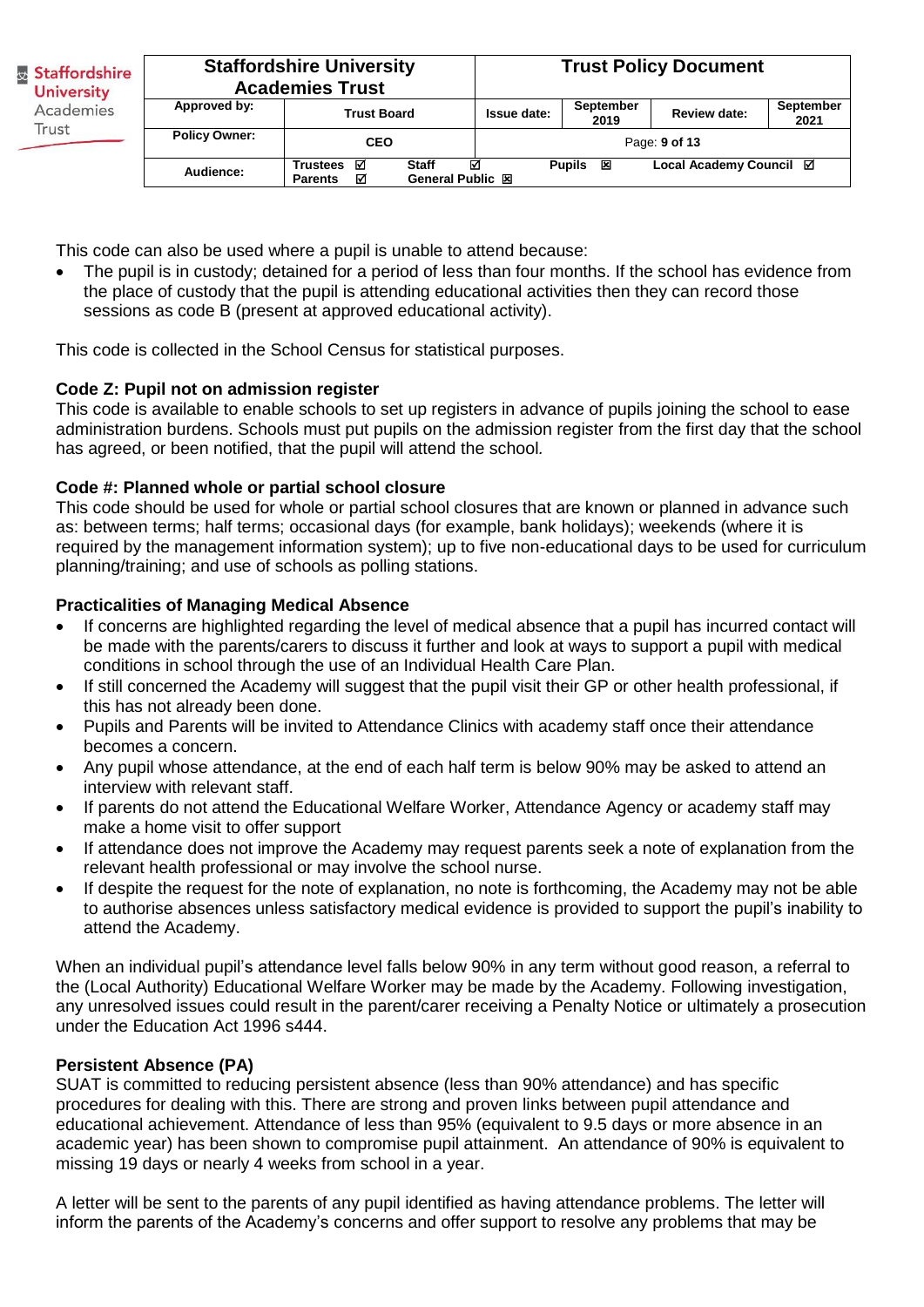| & Staffordshire<br><b>University</b><br>Academies<br>Trust |                      | <b>Staffordshire University</b><br><b>Academies Trust</b>                    | <b>Trust Policy Document</b> |                          |                         |                   |
|------------------------------------------------------------|----------------------|------------------------------------------------------------------------------|------------------------------|--------------------------|-------------------------|-------------------|
|                                                            | Approved by:         | <b>Trust Board</b>                                                           | Issue date:                  | <b>September</b><br>2019 | Review date:            | September<br>2021 |
|                                                            | <b>Policy Owner:</b> | <b>CEO</b>                                                                   |                              |                          | Page: 10 of 13          |                   |
|                                                            | Audience:            | Trustees <b>☑</b><br><b>Staff</b><br>General Public 図<br>☑<br><b>Parents</b> | ⊠                            | <b>Pupils</b><br>×       | Local Academy Council ⊠ |                   |

impeding a pupil from attending. Pupils falling to below 95% attendance will be monitored as to whether their attendance improves or deteriorates. The aim is to avoid a pupil falling into the Persistent Absence category (less than 90% attendance). One session's absence per week is an absence rate of half a day per week. The length of each half term varies per academic year but the table below gives an indication of the impact on a child's attendance of being absent from school for half a day per week in a typical school year

| By the end of half-term 1 (Autumn Term) 7<br>weeks | $7 +$ sessions (3.5 days)                                               |
|----------------------------------------------------|-------------------------------------------------------------------------|
| By the end of half-term 2 (Autumn Term) 7<br>weeks | $7 +$ sessions (7 days)                                                 |
| By the end of half-term 3 (Spring Term) 6<br>weeks | $6 +$ sessions (10 days)                                                |
| By the end of half-term 4 (Spring Term) 6<br>weeks | $6 +$ sessions (13 days)                                                |
| By the end of half-term 5 (Summer Term) 6<br>weeks | $6 +$ sessions (16 days)                                                |
| By the end of half-term 6 (Summer Term) 7<br>weeks | 7 + sessions (19.5 days or one<br>month's absence in one school<br>vear |

The Local Authority holds statutory powers under the Education Act 1996 to ensure children attend school. If they cannot successfully engage with the family to achieve this they may use the many statutory powers to enforce the parents/carers responsibility regarding their child's school attendance., The Education Welfare Worker (The Local Authority, not the individual worker) can issue Penalty Notices or use court proceedings to prosecute parents/carers or to seek an Education Supervision Order on the child.

The Anti-Social Behaviour Act 2003, amended Section 444 of the Education Act 1996, allows parents to be issued with a penalty where they fail to ensure their child of compulsory school age (5-16) attends school. In SUAT academies the Academy Principal is the person who makes decisions regarding the issuing of Penalty Notices.

A penalty notice is initially for £60 per parent. If this £60 is not paid within 21 days from the date of issue it rises to £120. If after 28 days of the date of issue the £120 is not paid the Local Authority will prosecute the parents under section 444(1) of the Education Act 1996. This will lead to a hearing in the Magistrates Court and may result in a fine of up to £1,000 per parent.

The maximum penalty on conviction is a fine of £2500 and/or 3 months imprisonment.

Alternatively, parents/carers or children may wish to contact the Local Authority themselves to ask for help or information. They are independent of the Academy and will give impartial advice. Their telephone number is available from the Academy reception or by contacting the Local Support Team.

### **Rules for Holiday Leave (Leave of Absence)**

There is no rule which allows for authorisation to be given specifically for holidays. The relevant ruling states that 'leave of absence shall not be granted' unless the Principal considers that there are 'exceptional circumstances relating to that application'.

Leave of absence due to urgent and unavoidable circumstances (such as a family bereavement) would clearly be considered exceptional. Other than this, however, it will be appropriate for the Principal to deal with applications on a case-by-case basis.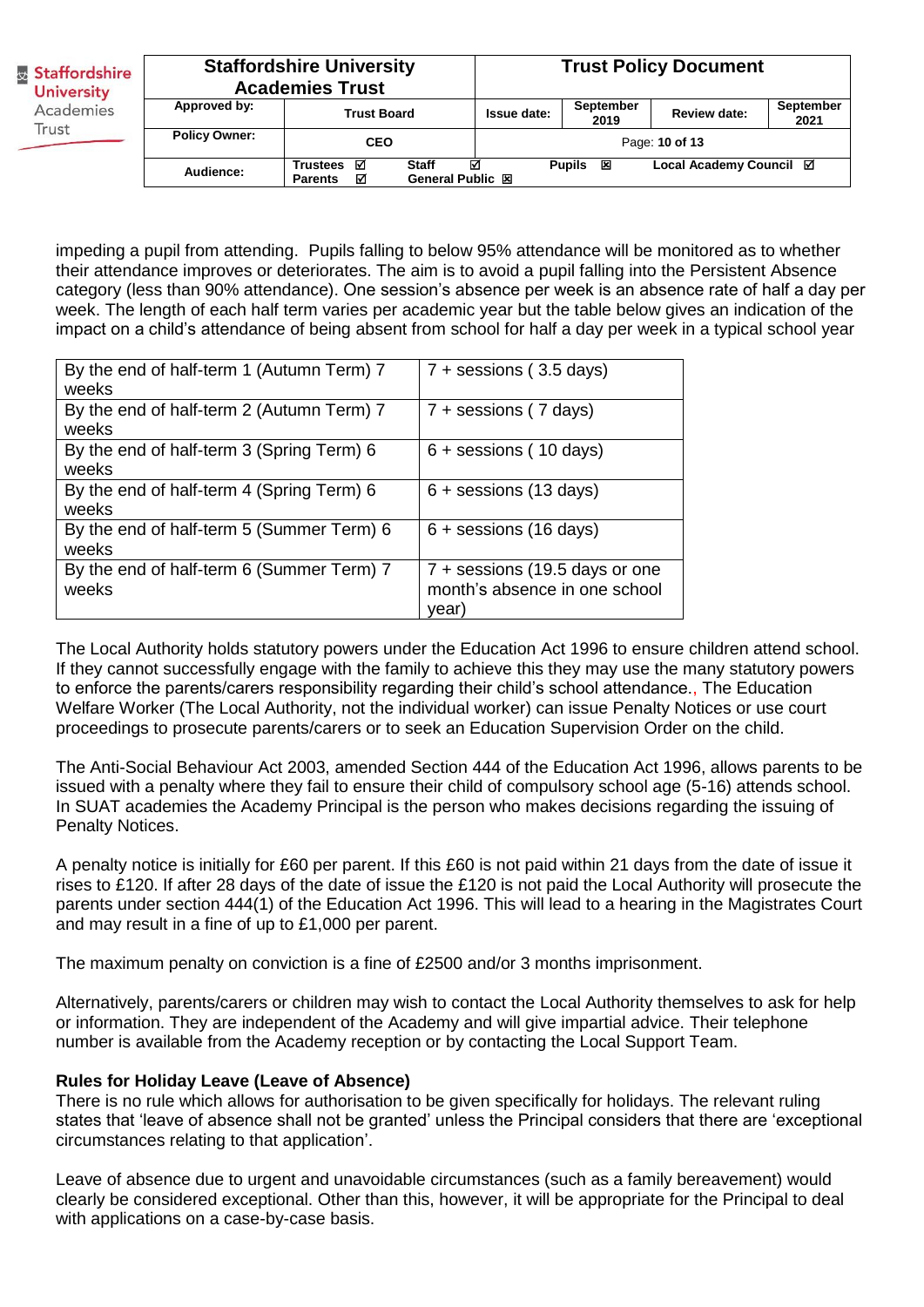| <b>Staffordshire</b><br><b>University</b><br>Academies<br>Trust | <b>Staffordshire University</b><br><b>Academies Trust</b> |                                                                              |                    | <b>Trust Policy Document</b> |                         |                          |
|-----------------------------------------------------------------|-----------------------------------------------------------|------------------------------------------------------------------------------|--------------------|------------------------------|-------------------------|--------------------------|
|                                                                 | Approved by:                                              | <b>Trust Board</b>                                                           | <b>Issue date:</b> | September<br>2019            | <b>Review date:</b>     | <b>September</b><br>2021 |
|                                                                 | <b>Policy Owner:</b>                                      | <b>CEO</b>                                                                   |                    |                              | Page: 11 of 13          |                          |
|                                                                 | Audience:                                                 | <b>Staff</b><br>Trustees <b>☑</b><br>General Public 図<br>М<br><b>Parents</b> | ⊠                  | <b>Pupils</b><br>×           | Local Academy Council ⊠ |                          |

### **Requests for Leave of Absence**

If a parent/carer wishes to request a period of leave they are required to complete a leave of absence request form. If the request is denied the Academy will inform the parent/carer of the reason by letter and the request will be noted in the electronic register. Leave of absence will be refused except under special/exceptional circumstances. Absence request forms are available from the Academy office or to download online from our website. It is worth noting that a pupil who takes a 2 week family holiday in term time (10 school days) will only be able to achieve an attendance of 94.7%. This is assuming the pupil has no illness or medical appointments for the rest of the academic year. This automatically puts the pupil into the category of monitoring attendance.

New guidance came into force on 1 January 2018 and is detailed below:

### **Penalty Notice for leave of absence (holiday) in term time**

From 1 January 2018 **any** period of unauthorised leave may result in a parent receiving a penalty notice fine. The Academy Principal will continue to be the only person able to authorise leave in term time, but this will apply only in exceptional circumstances. Unauthorised absences will be referred by the Academy to the Local Authority, in line with their individual procedures.

### **Penalty Notice for persistent lateness**

Previously a pupil had to achieve 20 unauthorised late marks before a penalty notice warning could be issued. This has now changed to 10 marks, and late marks do not have to be one after the other in order for the penalty notice to be issued. You are, therefore, encouraged where possible to ensure your child attends school on time. However, if your child is late you must inform the Academy of the reason(s) why, as they may be able to offer you some form of advice or support.

### **Period of time used to measure persistent absence and lateness**

If a pupil has had 10 days unauthorised absence or is late 10 times over a twelve week period, parents / carers may receive a penalty warning notice and also potentially a fine.

# **In SUAT Academies the following staff are responsible for attendance matters:**

### **Staffordshire University Academy**

At Staffordshire University Academy attendance is monitored by:

Mr S. Williams who has strategic lead for attendance.

The following teams support the strategy through monitoring and intervention

**Attendance Intervention Manager:** Ms Olivia Glackin

### **Heads of Year:**

| Mr C Shepherd | Head of Y7 and Y6 transition |
|---------------|------------------------------|
| Mr T Holdway  | Head of Year 8               |
| Mr R Porter   | Head of Year 9               |
| Mr I Kirk     | Head of Y10                  |
| Mr S Mitchell | Head of Y11                  |
|               |                              |

Mr S Williams Head of Sixth Form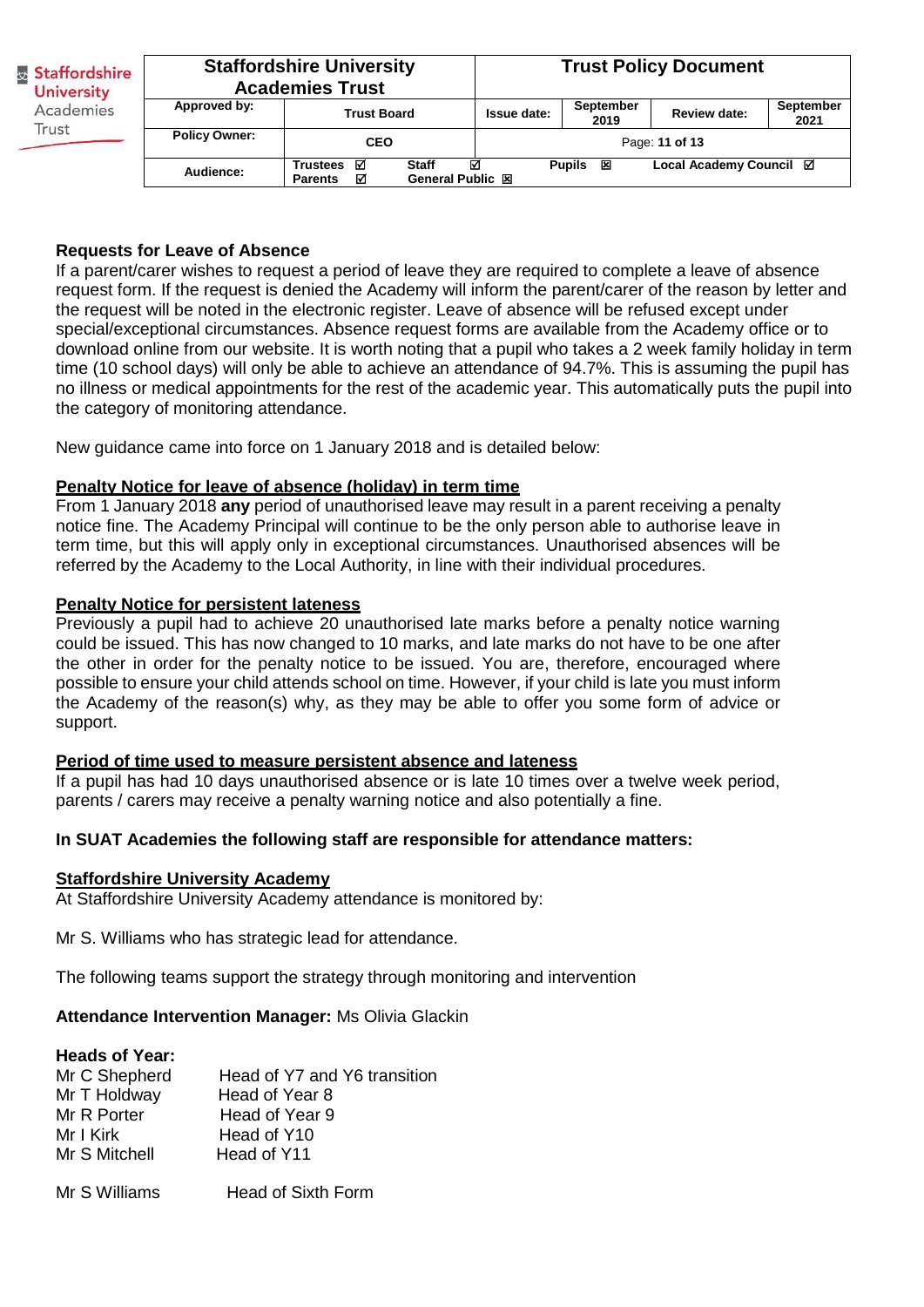| <b>Staffordshire</b><br><b>University</b> | <b>Staffordshire University</b><br><b>Academies Trust</b> |                                                                                     | <b>Trust Policy Document</b> |                    |                         |                   |
|-------------------------------------------|-----------------------------------------------------------|-------------------------------------------------------------------------------------|------------------------------|--------------------|-------------------------|-------------------|
| Approved by:<br>Academies                 |                                                           | <b>Trust Board</b>                                                                  | Issue date:                  | September<br>2019  | <b>Review date:</b>     | September<br>2021 |
| Trust                                     | <b>Policy Owner:</b>                                      | <b>CEO</b>                                                                          | Page: 12 of 13               |                    |                         |                   |
|                                           | Audience:                                                 | <b>Staff</b><br>Trustees <b>☑</b><br><b>General Public 図</b><br>☑<br><b>Parents</b> | ☑                            | <b>Pupils</b><br>図 | Local Academy Council ⊠ |                   |

### **Pastoral Coordinators:**

Mrs K Aston Y7 and Y8 Mrs S Sheppard Y9 and Y10 Miss Fletcher Y11 and sixth form

### **John Wheeldon Primary Academy**

At John Wheeldon Primary Academy attendance is monitored by: Mr D. Kerr (Administrative Officer) Tel: 01785 594444 A2A Education /Stephanie Travis supporting the school to monitor attendance for all groups of children

### **Moorgate Primary Academy**

At Moorgate Primary Academy attendance is monitored by: Mrs F. Shaw (Early Leader Helper) Tel: 01827 215240

### **Tynsel Parkes Primary Academy**

At Tynsel Parkes Primary Academy attendance is monitored by: Mrs A Sowter – (Clerical Assistant) Mrs E. Sandbach – (Bursar) and Mrs J. Turner (Administrative Assistant) support for attendance and will provide first day contact with parents. Tel 01889 221920.

#### **Boney Hay Primary Academy**

At Boney Hay Primary Academy attendance is monitored by Mrs J Matthewman (Principal) and Miss J Gethin (Nurture Teaching Assistant) A2AEducation/Stephanie Travis supports the school to monitor attendance for all groups of children Telephone 01543 227555

### **St. Edward's CE Academy, Cheddleton**

At St. Edward's CE Academy, Cheddleton attendance is monitored by Carol Fryer, Administrative Officer and Ruth Edwards, Bursar Tel: 01538 714840 ATTEND EDC/ Liam Rowley – supports the school to monitor attendance for all groups of children

### **Littleton Green Community School**

At Littleton Green Community School attendance is monitored by the Attendance Officer: Mrs Judy Woodland Tel: 01543 227570 (press 1)

#### **Perton Primary Academy**

At Perton Primary Academy attendance is monitored by Mrs. L. Ashmore – (Admin/Finance Assistant) Tel 01902 742686

### **Horton St Micheal's CE First School**

At Horton St Michael's CE First School attendance is monitored by Suzanne Pointon (Office Manager) Tel: 01538 306278